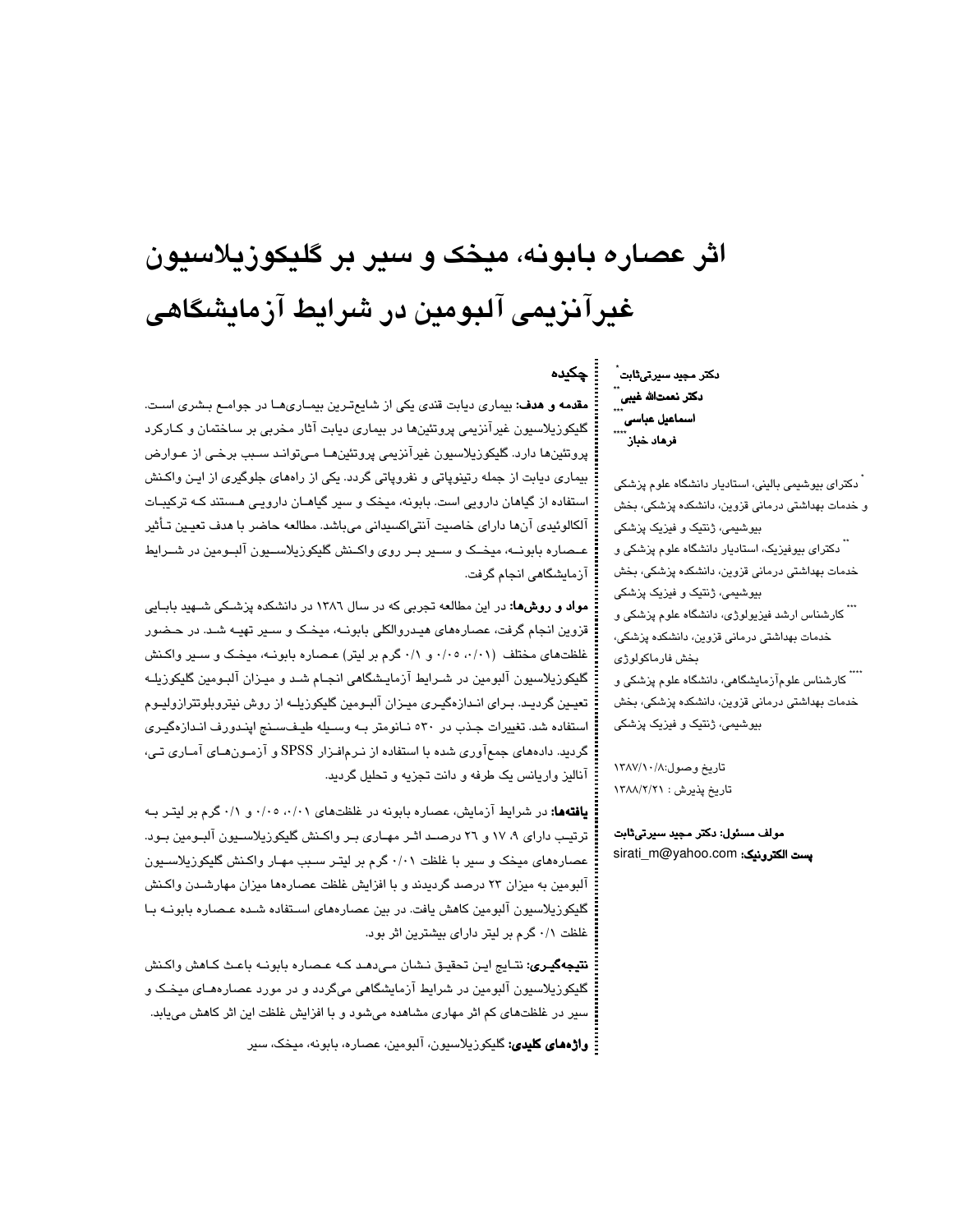#### مقدمه

دیابت قندی یکی از بیمـاریهـای شـایع غـدد درون ریز است. بروز عـوارض مـزمن بیمـاری دیابـت قندی با مقادیر بالای گلوکز خون ارتباط مستقیم دارد. افزایش قند خون موجب اتصال غیرآنزیمی گلـوکز بـه پروتئينها در داخل و خارج سلول ميشود(١). افرادي که به مدت طولانی بیماری دیابت قندی دارند دچار نارسایی کلیوی، آسیب چشم، نارسایی دستگاه قلب و عروق و نارسايي سيستم عـصبي مركـزي مـيشـوند (٣ و ٢). عوارض غيرقابل بركشت ديابت ناشى از محصولات نھايى گليكوزيلاسيون غيرآنزيمي است كه با ايجاد تغيير در تركيب بيومولكول ها از جمله؛ آلبومين، كـلاژن و هموگلـوبين، زمينــه بـروز برخـى عوارض نظیر؛ آترواسکلروز، نفرویاتی و رتینویاتی را فـراهم مـی آورد(٥ و ٤). اتـصال غیرآنزیمـی قنـد بــه پـرونئین ســبب تغییـر در ســاختار فـضایی و عملکـرد برخــي از پــروتئينھـــا مـــيگــردد. گليکوزيلاســـيون غیرآنزیمی پروتئینها از طریق ایجاد ترکیبی با آرایش باز شیف صورت میپذیرد کـه در ایـن واکـنش گـروه آلدهیـدی مولکــول قنــد بــا گروههــای آمــین آزاد در پروٽئين مانند گروه آمـين زنجيـر جـانبي اسـيد آمينــه لیزین در پروتئین ترکیب میشود. ترکیبـات حاصـل از اتصال غیرآنزیمی گلوکز به گـروههـای آمـین آزاد در پروتئینهای پلاسمایی را فروکتوزآمین مینامند(٦).

جلوگیری از اتـصال غیرآنزیمـی گلـوکز بـه پروتئینها ممکن است عوارض بیماری دیابت قندی را کاهش ۔دهد. بر این اساس تحقیق بر روی عـواملی کـه

سـبب تعـدیل در میـزان گلیکوزیلاسـیون غیرآنزیمـے، يروتئينها مي شوند اهميت پيدا مي كند(٧). از سـالهـا پیش توجـه محققـین بـه پـافتن ترکیبـاتی کـه مـانع از گلیکوزیلاسیون غیرآنزیمی پروتئینهـا گردنـد و فاقـد اثرات جانبی نگران کننده باشند معطوف گردیده و بر این اساس توجه خاصی به گیاهان دارویی شده است. بابونه با نام علمی Chamaemelum nobile گیاهی

است کوچک به ارتفاع تقریباً ۳۰ سانتی،متر دارای بویی معطر که در چمنزارها و اراضی شنی میروید. سـاقه آن به رنگ سبز مایل به سـفید، بـرگـهـای آن کوچـک متناوب و دارای بریـدگی هـای باریـک و نـامنظم و پوشیده از کرک است. بابونه از نظر طب سنتی گـرم و خشک است و از تقویت کنندههای تلخ به حساب می آید. از بابونه برای درمان سردرد و میگرن، تسکین درد و تب بر استفاده می شود(١٢ ـ ٨).

درخت میخک با نام علمے Caryophillium aromaticus بومي جزاير اندونزي و اقيانوسيه است و به علت زیبایی خاصی که دارد امروزه در بـیشتـر نقـاط دنیا به عنوان درخت زینتی پرورش داده میشود. اوژنول که ماده اصلی عـصاره میخـک مـیباشـد آرام كننـــده و ضــــد عفـــونى كننـــده اســـت و از آن در دندانپزشــکی بــرای آرام کــردن درد دنــدان اســتفاده میشود. میخک از نظر طب سنتی خیلی گـرم و خـشک است و دارای خواص بسیاری میباشد(١٤ و ١٣).

ســیر بــا نــام علمــی Allium sativum گیــاهی از راسته مارچوبهای ها از تیره پیازهـا و سـرده سـیرها است. از مهمترین خواص سیر مے توان بـه خاصـیت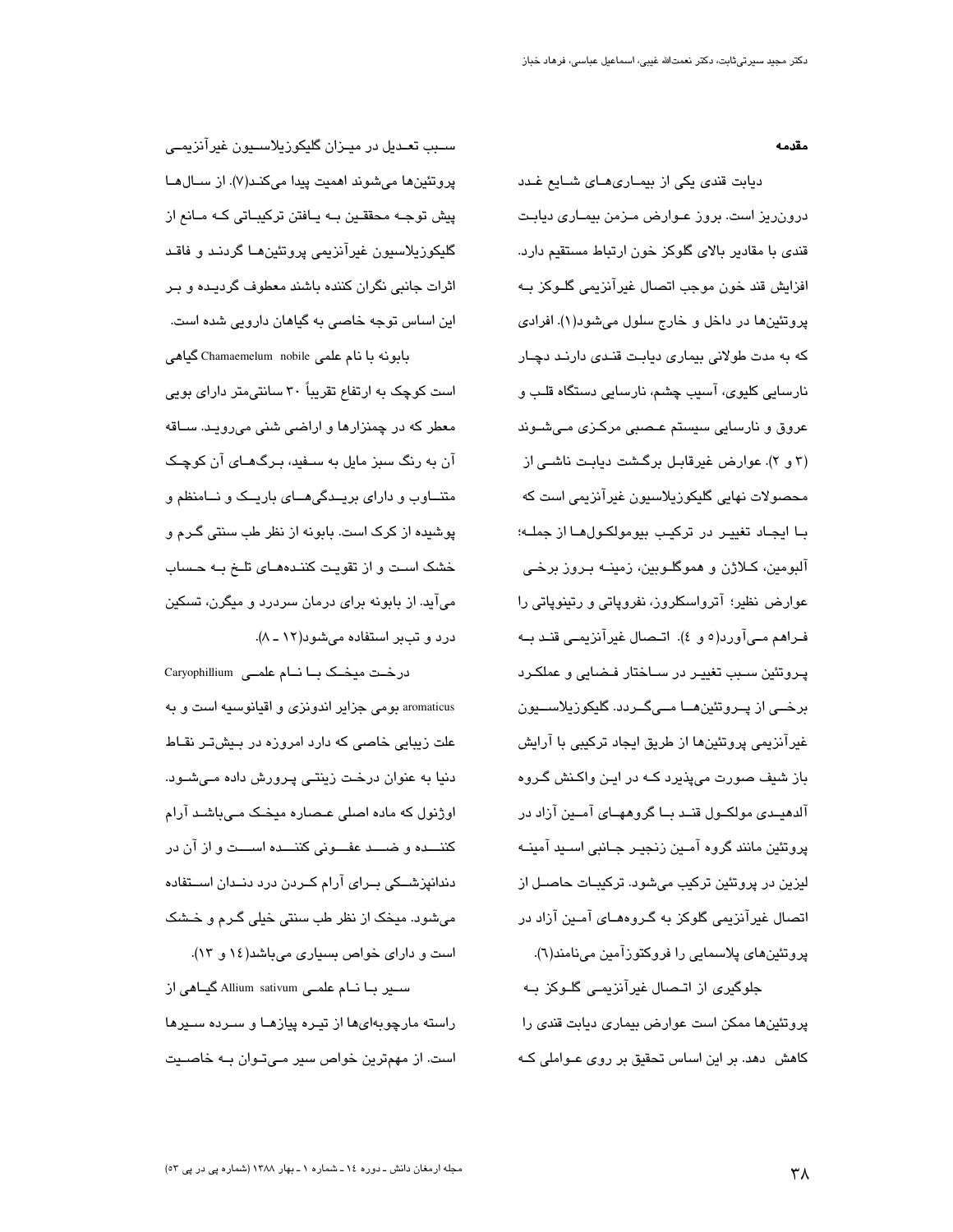ضد سرطانی، ضد میکروبی و ضـد التهـاب آن اشــاره  $(10 - 1)$  نمو د

چنسان کسه اشساره شسد گلیکوزیلاسسیون غیرآنزیمی پروتئینها روی فعالیت آنها مؤثر است. با توجـه بـه اهميـت اثـر مـواد مختلـف روى ايـن نـوع گلیکوزیلاسیون پروتئینها و همچنین خواص بیشمار بابونه، میخک و سیر که در طب سنتی به آنها اشـاره شده است در این تحقیق اثر عصاره بابونـه، میخـک و سيس روي گليکوزپلاسيٽون غيرآنزيمني آلسومين در شرایط آزمایشگاهی بررسی گردید.

#### مواد و روشها

این یک مطالعه تجربی است که در سال ۱۳۸۶ در دانـشکده پزشـکی شــهید بابـایی دانـشگاه علــوم پزشکی قزوین انجام شد. مواد مورد اسـتفاده در ایـن آزمایش از نوع خـالص بـود و از شـرکتهـای معتبـر داخلی، شرکتهای سیگما و مرک تهیه شدند. بابونه از شیراز، گل میخک از شرکت کندلوس و سیر از همـدان تهیه و در صورت لزوم تأیید علمی شدند. بـرای تهیــه عصاره، متناسب با ظرفیت انگشتانه دستگاه سوکسله، پودر ترکیبات مورد نظر که خوب کوبیده و نـرم شـده بود با مقدار كـافى حـلال (۴۰ درصـد آب مقطـر و ۶۰ درصد اتانل) به وسیله دستگاه سوکسله عصارهگیری گردید و به کمک تبخیر حلال عصاره حاصـله خـشک و سپس غلظتهای مختلف از آنها تهیه شد(۱۵).

برای تعیین میزان گلیکوزیلاسیون غیرآنزیمی در شرایط آزمایشگاهی یک میلے لیتر محلول حـاوی آلبومین با غلظت ۵۰ گـرم بـر لیتـر بـا یـک میلـی|لیتـر محلول حاوی گلوکز با غلظت ۳۰ گرم بر لیتر که حــاوی ۳ میلــیمــولار آزیــد ســدیم بــود در حــضور غلظتهای مختلف عصاره (۰/۰۱، ۰/۰۵ و ۰/۱ گرم ب ليتر) و عدم حـضور عـصاره (گـروه کنتـرل) مخلـوط شدند(۲۱). بعد از پنج روز میزان آلبومین گلیکوزیله با استقاده از روش نیتروبلوتترازولیوم اندازهگیری گرديــد. ميــزان گليکوزيلاســيون در گــروه کنتــرل در شرایط آزمـایش صـد در صـد در نظـر گرفتـه شـد و میزان مهار واکنش گلیکوزیلاسیون برای هر مـورد در مقاسسه با گروه کنترل بر حسب درصد بیان گردید.

برای اندازهگیری آلبومین گلیکوزیله از معرف نیتروبلوتترازولیوم استفاده شد. برای تهیه معرف نیتروبلوتترازولیوم، ۱۰۰ میلی مول کربنات سدیم، ۴۸۰ میکرومـــول نیتروبلوتترازولیـــوم، ۱۵ واحـــد آنـــزیم یوریکاز و ۲۰ گرم دترجنت غیر یونی تریتون X-100 در ۵۰۰ میلی لیتر آب مقطر حل گردید و بعـد از تنظـیم pH محلول برابر ۱۰/۳۵ حجـم محلـول بـه یـک لیتـر رسانده شد. برای اندازهگیری آلبومین گلیکوزیلــه بــه ۵۰ میکرولیتـــر نمونــــه یـــک میلـــیلیتـــر معـــرف نیتروبلوتترازولیوم اضافه شد. مخلـوط در ۳۷ درجـه سانتیگراد قرار داده شد. شدت جذب نمونــه در طـول موج ۵۳۰ نانومتر در فاصله زمـانی ۱۰ الـی ۱۵ دقیقـه اندازەگىرى گردىد(٢٢).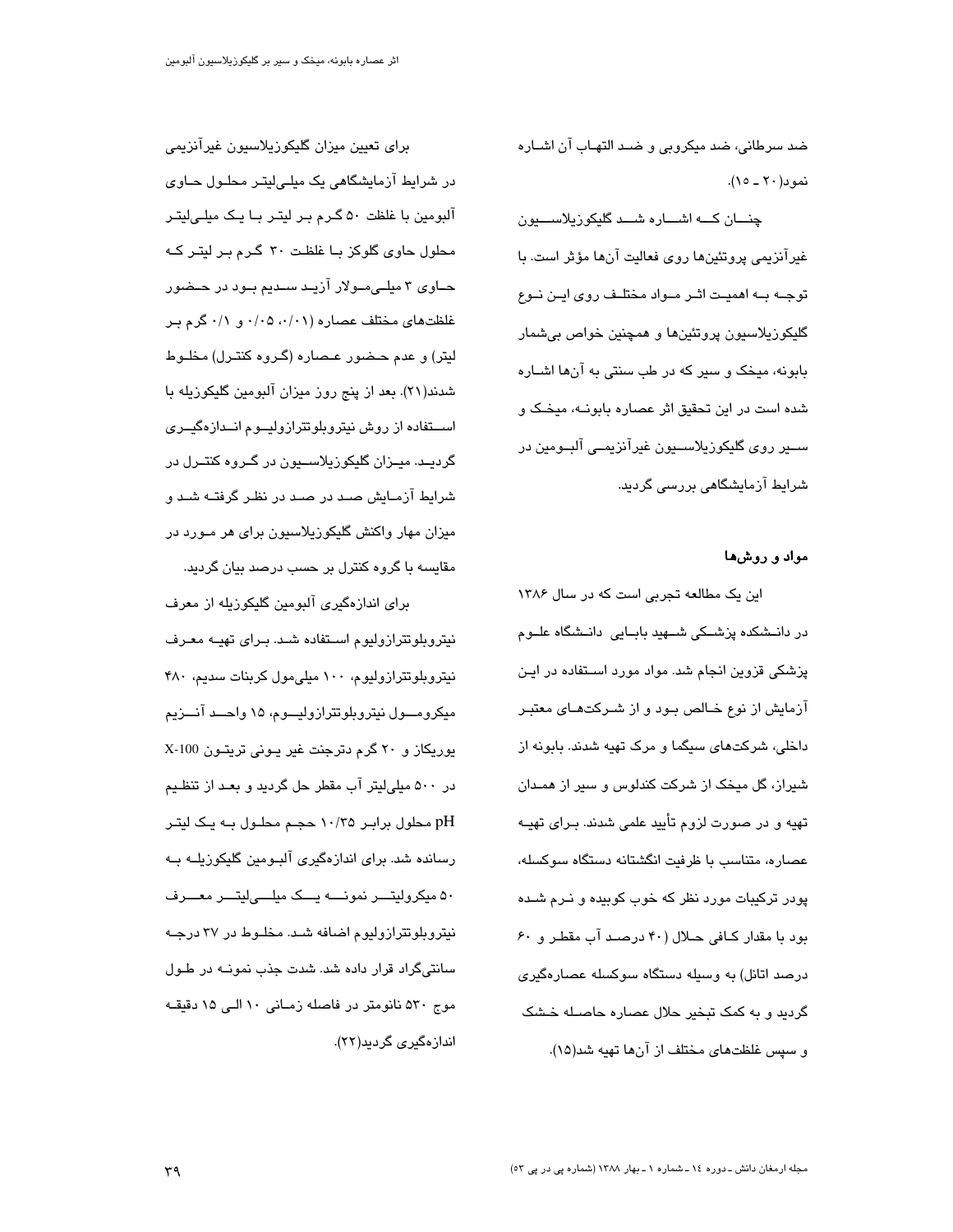دادههــای جمـــع آوری شـــده بـــا اســتفاده از نرمافزار SPSS <sup>(۱)</sup> و آزمونهای آمـاری تـی<sup>(۲)</sup>، آنـالیز واریانس یک طرفه<sup>(۳)</sup> و دانت<sup>(۴)</sup> تجزیه و تحلیل گردید. سنجشها سه بـار تکـرار شـد و از میـانگین نتـایج در محاسبات آماری استفاده شد. نتایج حاصل به صورت «یکانحراف،معیار ± میانگین» بیان شده است. اخـتلاف آماری با p<۰/۰۵ معنیدار تلقی گردید.

#### بافتهها

در ايــن تحقيــق اثــر غلظــتهـــاى مختلــف عصارههـای بابونــه، میخـک و ســیر بـر روی واکـنش گلیکوزیلاســیون غیرآنزیمــی آلبــومین در آزمایــشگاه پررسی گردید. درصد مهار واکنش گلیکوزیلاسیون غيرآنزيمي آلبومين در حضور غلظت ٠/٠٥، ٠/٠٥ و ۰/۱ گرم بر لیتر عصاره بابونـه بـه ترتیب؛ ۰/۸±۹، ۱۷±۲/۷ و. ۲۹±۲۲ درصد به دست آمد. درصـد مهـار واکنش گلیکوزیلاسیون غیرآنزیمی آلبومین در حضور غلظت ۰/۰۱ و ۰/۰۵ گرم بر لیتر عصاره میخک به

ترتیب ۲/۱±۲۲ و ۴/۳±۹ درصد بود. در حـضور غلظت ٠/١ گرم بر ليتر عـصاره ميخـک مهـار واکـنش گليکوزيلاسـيون غيرآنزيمـي آلبـومين مـشاهده نـشد. درصــد مهــار واكــنش گليكوزيلاســيون غيرآنزيمــي آلبومین در حضور غلظت ۰/۰۱ و ۰/۰۵ گـرم بـر لیتـر عصاره سیر به ترتیب ۲/۸±۲۲ و ۱/۱±۲ درصد بود. در حضور غلظت ۰/۱ گرم بر لیتر عصاره سـیر مهـار واكنش گليكوزيلاسيون غيرآنزيمي آلبومين ديده نشد. اختلاف مشاهده شده در مهار واكنش گليكوزيلاسيون غيرآنزيمـي آلبـومين بـراي غلظـتهـاي مختلـف هـر  $(p \leq \cdot / \cdot o)$ عـصاره از نظـر آمـاری معنـیدار بـود (۰/۰٥ (جدول ۱).

در غلظت ۰/۰۱ گرم بر لیتر عصارهها اثر عصارههای میخک و سـیر مـشابه بـود و از عـصاره بابونه بیش تر بود. در غلظت ۰/۰۵ و ۰/۱ گرم بر لیتبر عصارهها اثر عصاره بابونه از عصارههـای میخـک و سیر بیشتر بود.

جدول ۱: مقایسه اثر غلظتهای مختلف عصاره بابونه، میخک و سیر در میزان مهار واکنش گلیکوزپلاسیون غیرآنزیمی آلبومین

| درصد میزان مهار واکنش                   | درصد میزان مهار واکنش گلیکوزیلاسیون | درصد میزان مهار واکنش               | درصد مهار شدن |
|-----------------------------------------|-------------------------------------|-------------------------------------|---------------|
| گلیکوزیلاسیون در غلظت g/L ۰/۰۱ عصاره    | در غلظت $g/L$ ۰/۰۵ عصاره            | گلیکوزیلاسیون در غلظت g/L ۰/۱ عصاره |               |
| انحراف معيار ± ميانگين                  | انحراف معيار ± ميانگين              | انحراف معيار ± ميانگين              | عصاره         |
| $9 \pm 7/\Lambda$                       | $V \pm \Upsilon/V$                  | $Y7 \pm Y/9$                        | بابونه        |
| $\tau\tau$ + $\tau/\gamma$              | $9 \pm 7/7$                         | $\cdot$ $\pm$ $Y/Y$                 | ميخک          |
| $\Upsilon\Upsilon \pm \Upsilon/\Lambda$ | $\sqrt{1 + \tau}$                   | $\cdot$ $\pm$ $\Upsilon/9$          | سير           |
|                                         |                                     |                                     |               |

1-Statistical Package for Social Sciences

 $2-T-Test$ 

3-ANOVA 4-Dant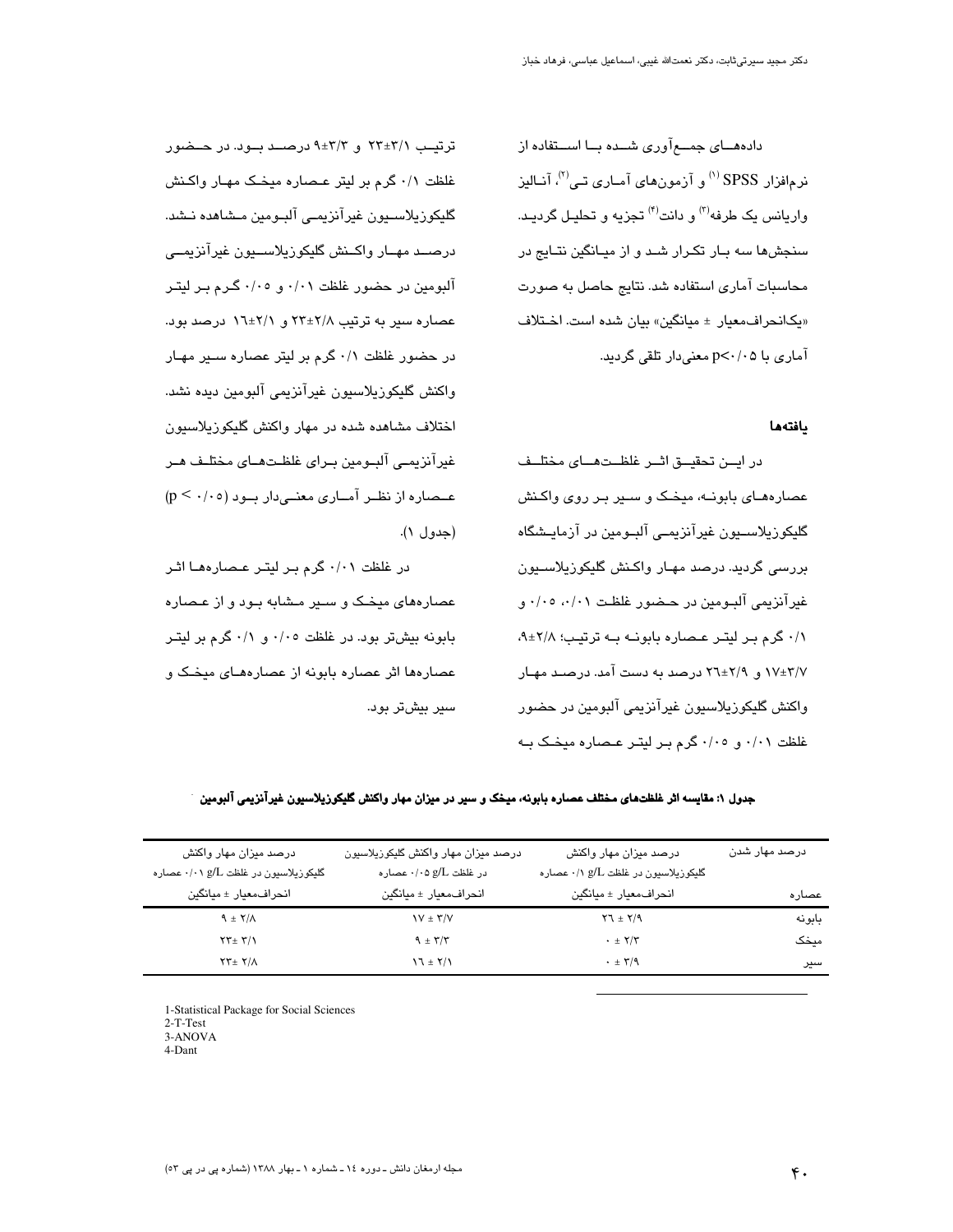## بحث و نتيجهگيري

در بیماری دیابت قندی بـا افـزایش میـزان قنـد خـون پـروتئینھـای بـدن بـه صـورت غیرآنزیمـی بـا اتصال بـه گلـوکز بـه حالـت گليکوزيلــه درآمـده و بـا گذشت زمان موجب تظاهرات دیـررس ایـن بیمـاری مــیگردنــد. در واکــنش گلیکوزیلاســـیون غیرآنزیمــی پــرونئین، اتــصال گــروه آلدهیــدی قنــد بــه عوامــل آمـــین آزاد موجـــود در ســـاختار پــروتئین صـــورت میگیرد. عوامل مختلفی روی میـزان گلیکوزیلاسـیون غیرآنزیمی یک پروتئین مؤثرند از جملــه مــیتـوان بــه غلظت قنـد، میـزان پـروتئین، زمـان مجـاورت قنـد بـا پروتئين و عوامـل محيطـي اشـاره نمـود(٢٣). مطالعـه حاضر يا هدف تعين تأثير عيصاره بابونيه، ميخيک و ســير بــر روى واكــنش گليكوزيلاســيون آلبــومين در شرابط آزمایشگاهی انجام گرفت.

تاکنون مطالعههای مختلفی در ارتباط با عوامل مؤثر بر روی گلیکوزیلاسیون غیرآنزیمی پروتئین۱ای ســرم انجــام شــده اســت. در مطالعـــهای کـــه روی زردچوبه، هل و زنجبیل انجام شد، ثابت شـد کـه ایـن گياهــان باعــث كــاهش واكــنش گليكوزيلاســـيون غیرآنزیمی آلبومین در آزمایشگاه شدند. این ترکیبـات که به عنوان طعم دهنـده و رنـگ دهنـده در تهبـه غـذا استفاده میشوند دارای خاصـیت آنتـی|کـسیدانی نیـز هستند(٢٤). در مطالعــهای کــه بــه وســیله صــفری و همکاران (۲۰۰۲) بر روی برخی از فرآوردههای گیاهی انجام شد روغنهـای فـرار از جملــه پولگـون، تیمـول، ژرانيسول، لينسالول و ليمسونن سسبب كساهش

گلیکوزیلاســیون غیرآنزیمــی آلبــومین در آزمایــشگاه شدند. از غلظت ۰/۰، ۰/۱، و ۰/۵ گـرم بـر ليتـر ايـن ترکیبات استفاده شد و مشاهده گردید کـه تیمـول در غلظت ٠/٥ گرم بر لیتـر دارای بـیشتـرین اثـر مهـاری بسود(٢٥). در مطالعسهای دیگسری کساهش اتسصال غیرآنزیمــی گلــوکز بـــه آلبــومین در آزمایــشگاه در حضور دارچین، سماق و فلفل گزارش شده است(۲۱). در پژوهـشى ديگـر اثـر فلاونوئيـدهاى مختلـف روى واكنش گليكوزيلاسيون غيرآنزيمي پروتئينها بررسي گرديد. فلاونوئيدهاى روتين، كـامفرول، كوئرسـتين، آپیژنین، نارینجین، مورین و بیوچانینآ در این مطالعــه سـبب كـاهش گليكوزيلاسـيون غيرآنزيمـي آلبـومين، همو گلــوبین و انــسولین در آزمایــشگاه شــدند(٢٦). در پژوهشی دیگر که به وسیله نادری و همکاران(۲۰۰۵) روی میزان اتصال غیرآنزیمی گلوکز به هموگلوبین در آزمایشگاه در حضور زردچوبه و زعفران انجـام شـد مــشاهده شــد کــه زردچوبــه ســبب کــاهش اتــصال غیرآنزیمــی گلــوکز بـــه هموگلــوبین در آزمایــشگاه مےشود امـا در مـورد زعفـران چنـین اثـری وجـود نداشت(۲۷).

با در نظـر گـرفتن ايـن كـه يكـی از مهـمتـرين راههای پیشگیری از عوارض دیررس بیمـاری دیابـت قنسدي مهسار واكسنش گليكوزيلاسسيون غيرآنزيمسي پروتئینهــا اسـت، در ایــن پــژوهش اثــر ســه عـصـاره بابونه، میخک و سـیر روی واکـنش گلیکوزیلاسـیون غیرآنزیمی آلبومین در شـرایط آزمایـشگاهی بررســی شد. در این بررسی مشخص گردید که هر سه عصاره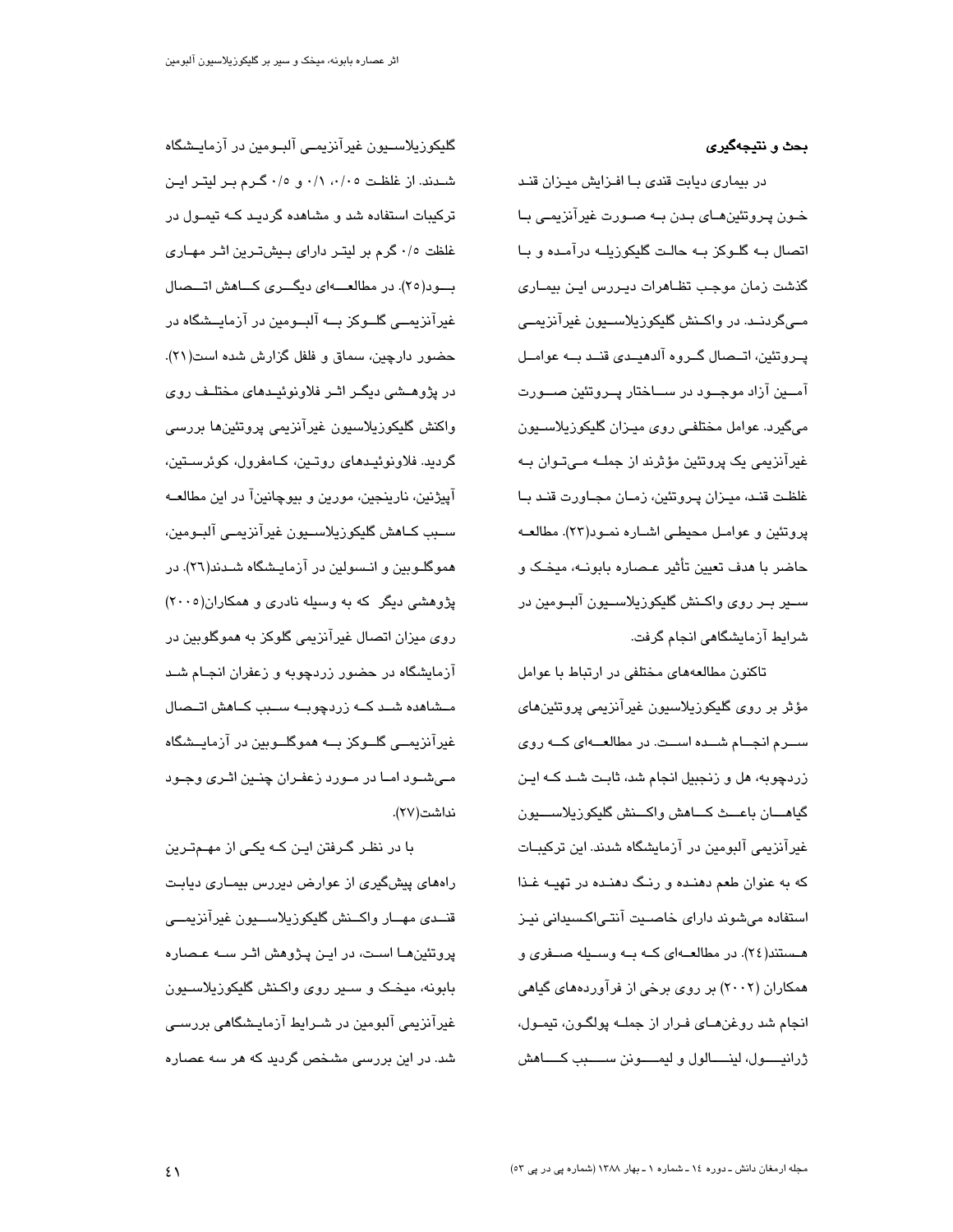در برخی از غلظتهای مورد استفاده دارای اثر مهاری روی واکنش گلیکوزیلاسیون غیرآنزیمے آلبومین در شرایط آزمایشگاهی هستند. در مورد عـصاره بابونــه با افزایش غلظت اثر مهاری شدیدتر میگشت و مناسبترین غلظت ۰/۱ گرم بر لیتر بود. در مورد عصارههای میخک و سیر افزایش غلظت سبب کـاهش اثر عصاره می شد و غلظت مناسب ۰/۰۱ گرم بـر لیتـر بود. عـصارههـای گیـاهی بـه دلیـل داشـتن ترکیبـات مختلف مهى تواننمد اثمرات متفاوتي روى واكمنش گلیکوزیلاســـیون غیرآنزیمـــی آلبـــومین در شـــرایط آزمایــشگاهی داشــته باشــند، چنــان کــه در مــورد عصارههای میخک و سـیر مـشاهده مـیشـود کـه در غلظتهای کم اثر مهاری روی واکنش گلیکوزیلاسیون غير آنزيمي آلبومين وجود دارد، اما بــا افــزايش غلظـت اثر مهاری کمتر میگردد. چنین اثراتی در مورد برخی از ترکیبات طبیعی به خصوص هنگامی که عوامل چند ترکیبی مطرح میباشند مشاهده میشود. در این رابطه میتوان به دو احتمال اشاره نمود. این اثرات میتواند مربسوط بسه وجسود تركيبسات تسسريع كننسده گليکوزيلاســـيون غيرآنزيمـــي پــروتئينھــا در داخــل عصاره باشد که در غلظتهای کم، قادر بـه ایجـاد اثـر نیستند، ولی با افزایش غلظت، مـیتواننـد اثـرات ســایر عوامــــل مهاركننــــده گليكوزيلاســــيون غيرآنزيمــــي پروتئینها را کـه در عـصاره وجـود دارنـد بپوشــانند. احتمال دیگر وجـود ترکیبـاتی اسـت کـه بـا توجـه بـه غلظت خود می توانند دارای اثرات دوگانه باشند. بـدین جهت پیشنهاد مے گردد مطالعـهمای تکمیلے برای

مشخص شدن مكانيسم اثر اين تركيبات روى واكنش گليکوزيلاسيون غيرآنزيمي پروتئينها انجام شود.

## تقدير و تشكر

قسمتی از نتایج این پژوهش مربـوط بـه طـرح تحقيقاتي مصوب كميته تحقيقات دانـشـجويي دانـشگاه علوم پزشکی قزوین بود که با همکاری مرکـز توســعه تحقیقات علـوم پایــه پزشــکی دانـشگاه علــوم پزشـکی قـزوين انجـام شـد. بـدين وســيله از حـوزه معاونـت پژوهشی و کمیته تحقیقات دانشجویی دانـشگاه علــوم پزشکی قزوین جهت حمایت مالی از این طرح پژوهشی و مرکـز توسـعه تحقیقـات علـوم پایـه پزشـکی جهـت همکـاری در اجـرای طـرح سـپاسگـزاری مـیگـردد. همچنین از همکاری خانمها نسیم دشتدار، سکینه مقدم و مريم کمانی قدردانی میگردد.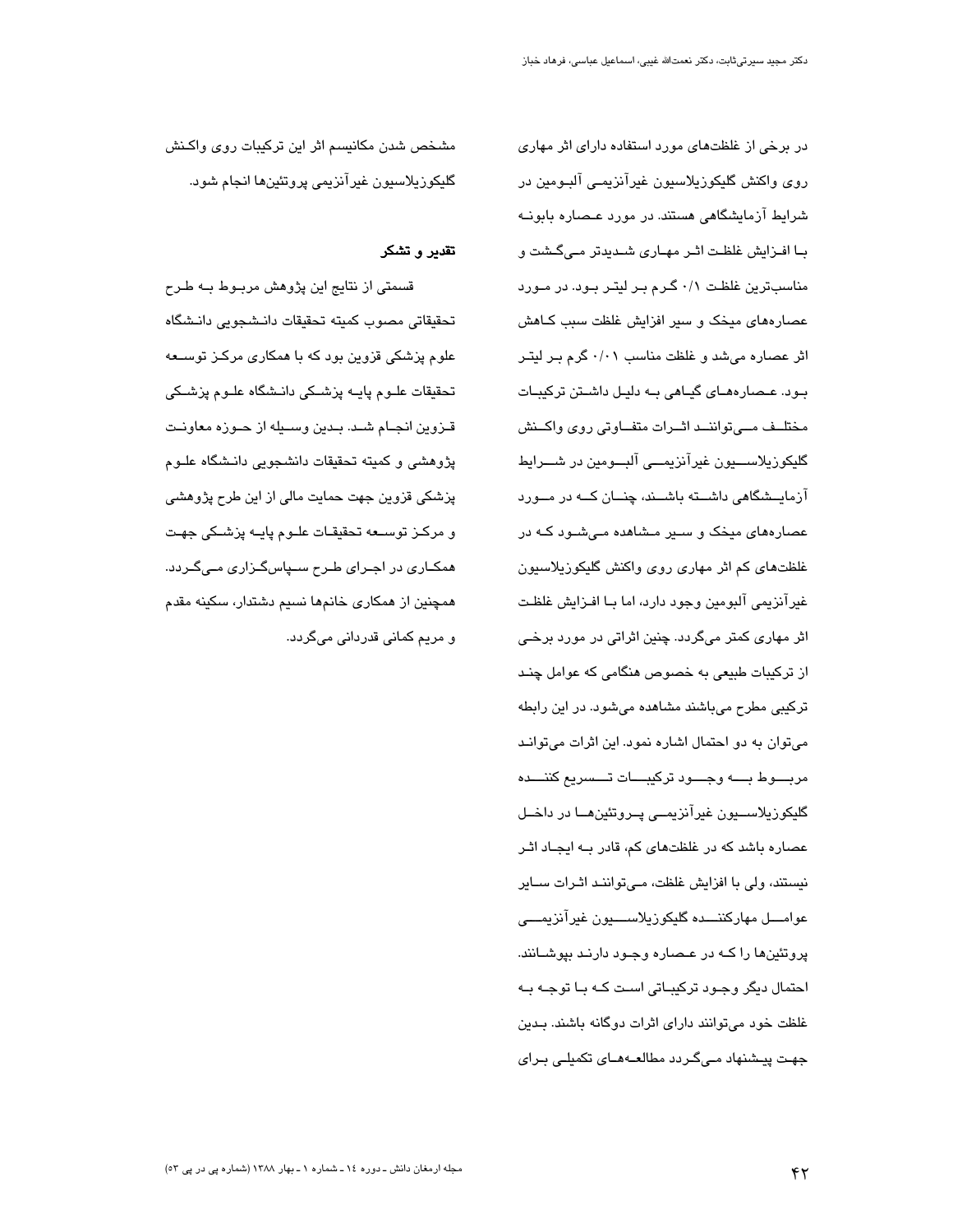**Sirati Sabet M\* , Geibi N\*\* , Abbasi E\*\*\* , Khabbaz F\*\*\*\* .** 

\* Assistant Professor in Clinical Biochemistry, Department of Biochemistry, Genetic and Medical Physics, Faculty of Medicine, Qazvin University of Medical Sciences & Health Services, Qazvin, Iran

Assistant Professor in Biophysics, Department of Biochemistry, Genetic and Medical Physics, Faculty of Medicine, Qazvin University of Medical Sciences & Health Services, Qazvin, Iran

MSc in Biology, Department of Pharmacology, Faculty of Medicine, Qazvin University of Medical Sciences & Health Services, Qazvin, Iran

BSc in Laboratory Sciences, Department of Biochemistry, Genetic and Medical Physics, Faculty of Medicine, Qazvin University of Medical Sciences & Health Services, Qazvin, Iran

#### **KEYWORDS: Glycosylation, Albumin, Extract, Chamomile, Clove,**

**Garlic**  Received: 27/12/2008 Accepted:11/05/2009

**Corresponding Author: Sirati Sabet M Email: sirati\_m@yahoo.com**

# **In vitro Effect of Chamomile, Clove and Garlic Extract on Non-Enzymatic Glycosylation of Albumin**

# **ABSTRACT:**

**Introduction & Objective:** Diabetes mellitus is a common disease in human societies. Proteins non-enzymatic glycation has deleterious effects on the structure and function of proteins. Nonenzymatic glycosylation of proteins can be involved in the pathogenesis of diabetic complications such as retinopathy and nephropathy. One way of preventing this reaction is the use of medicinal plants.

Chamomile, clove and garlic are herbs which their alkaloid compounds have antioxidant property. The aim of this study was to evaluate the effect of chamomile, clove and garlic extract on nonenzymatic glycosylation of albumin.

**Materials & Methods:** In this experimental study, hydroalcoholic extract of chamomile, clove and garlic was prepared. In vitro albumin glycosylation reaction was carried out in presence of different concentrations (0.01, 0.05 and 0.1 g/L) of chamomile, clove and garlic extracts and level of glycosylated albumin was measured. Non-enzymatic glycosylation of albumin was determined by nitrobluetetrazuliom method. Absorbance changes were measured in 530 nm by Eppendorf spectrophotometer.

**Results:** In this study, chamomile extract in 0.01, 0.05 and 0.1 g/L of its concentrations had respectively 9%, 17% and 26%, inhibitory effect on albumin glycosylation. Albumin glycosylation reaction was inhibited 23% by 0.01 g/L concentration of clove and garlic extracts and the level of inhibition of albumin glycosylation decreased by increasing of extracts concentration. Chamomile extract with 0.1 g/L concentration has the most effect among the studied extracts.

**Conclusion:** In this study, chamomile extract inhibited the in vitro albumin glycosylation reaction. Clove and garlic extracts showed inhibitory effect in low concentration but this effect decreased with increasing of the extract concentration.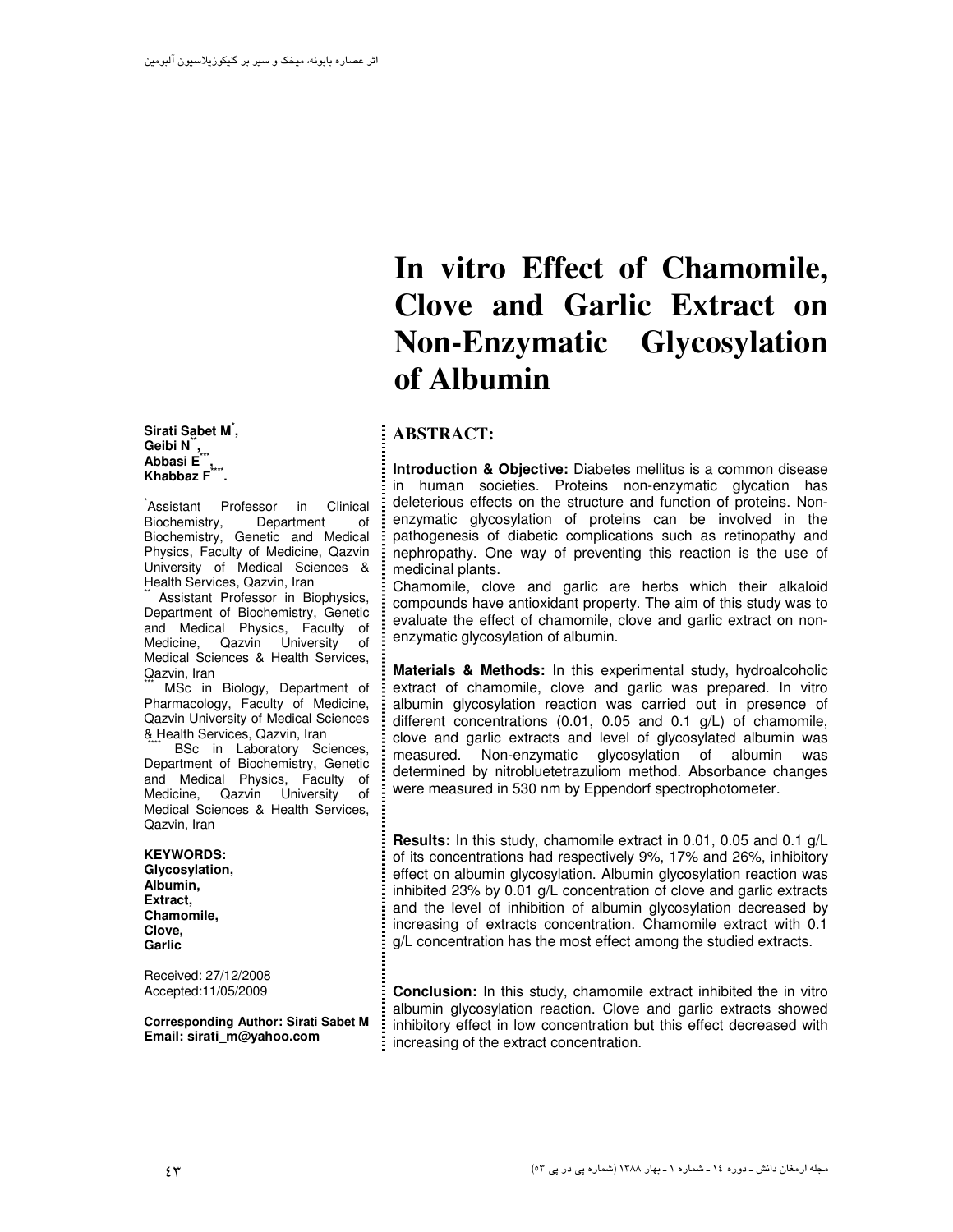#### **REFERENCES:**

1.Taylor R, Agius L. The biochemistry of diabetes. Biochem J 1988; 250: 625-40.

2.Metzger BE, Buchanan TA, Coustan DR, De Leiva A, Dunger DB, Hadden DR, et al. Summary and recommendations of the Fifth International Workshop-Conference on Gestational Diabetes Mellitus. Diabetes Care 2007;30(2):251-60.

3.Williams SK, Devenny JJ, Bitensky MW. Micropinocytic ingestion of glycosylated albumin by isolated microvessels: Possible role in pathogenesis of diabetic microangiopathy. Proc Nati Acad Sci 1981;78(4):2393-7.

4.Bolen S, Feldman L, Vassy J, Wilson L, Yeh HC, Marinopoulos S, et al. Systematic review: comparative effectiveness and safety of oral medications for type 2 diabetes mellitus. Annals of Internal Medicine 2007; 147(6): 386.

5.Rao AD, Kuhadiya N, Reynolds K, Fonseca VA. Is the combination of sulfonylureas and metformin associated with an increased risk of cardiovascular disease or all-cause mortality?. Diabetes Care 2008;31(8):1672-1678.

6.Guthrow CE, Morris MA, Day JF, Thorpe SR, Baynes JW. Enhanced nonenzymatic glucosylation of human serum albumin in diabetes mellitus. Proc Nati Acad Sci 1979; 76(9): 4258-61.

7.Cohen MP, Sharma K, Jin Y, Hud E, Wu V, Tomaszewski J, et al. Prevention of diabetic nephropathy in db/db mice with glycated albumin antagonists: A novel treatment strategy. J Clin Invest 1995; 95: 2338-45.

8.Esmaeili M, Honarvaran F, Kesmati M, Jahani Hashemi H, Jafari H, Abbasi E. Effects of matricaria chamomilla extract on morphine withdrawal syndrome in mice. The Journal Of Qazvin University Of Medical Sciences 2007; 43(2): 13-8.

9.Fereydouni M, Etemadi L, Borook A. Analgesic effect of flower and leaf extracts of tanacetum parthenium using formalin test in mice. Physiology And Pharmacology Fall 2001-2002; 5(2): 189-98.

10. Jaimand K, Rezaei M. A study on chemical composition of essential oils of matricaria chamomilla from Tehran, Hammadan and Kazeroon. Iranian Journal Of Medicinal And Aromatic Plants 2002;13:10-24.

11. Nourizadeh E, Mirzapoor T, Gasemi K, Rezai M, Latifi N. Survey of anti-bacterial effects of spearmint, liquorice, perrenial weed, mayweed and thyme on helicobacter pylori. Daneshvar Medicine 2004; 11(52):67-71.

12. Vahidi A, Dashti M, Jamaladdini H. Antinociceptive effect of chamomill on formalin induced pain in rat. Journal Of Shahid Sadoughi University Of Medical Sciences And Health Services 2001; 9(2): 60-5.

13. Fazel M, Omidbeygi M, Barzegar M, Naghdibadi H. Influence of heating on antiradical activity of essential oils of thyme, summer savory and clove by 2, 2- diphenyl-1-picrylhydrazyl (dpph) method. Journal Of Medicinal Plants 2007; 6(22): 54-63.

14. Soltani M, Omidbeygi R, Rezvani S, Mehrabi M, Chitsaz H. Study of anaesthetic effects induced by clove flower (eugina caryophillata) on rainbow trout (oncorhynchus mykiss) under various water quality conditions. Journal Of Veterinary Research 2001; 56(4): 85-9.

15. Jafari H, Jalali Nadoushan MR, Gharabaghi R. The effect of garlic chlorformic extract (alium sativusm) on salmonella typhimurium colonies in rabbits. The Journal Of Qazvin University Of Medical Sciences 2003; 7(1): 8-12.

16. Larypoor M, Yadegari MH, Mohammad Hasan Z, Akhavan Sepahi A. Evaluation of the susceptibility of dermatophytes to garlic extract. Yakhteh 2006; 8(29): 7-16.

17. Molana Z, Shahandeh Z. Effect of garlic (allium sativum) and garlic extract on growth inhibition of pseudomonas aeroginosa. Journal Of Babol University Of Medical Sciences (Jbums) 2003; 5(19): 57-62.

18. Nematbakhsh M, Shahkarami M, Rajabi P, Samarian H. The effect of "garlet" tablet in aggregation of fatty streaks, serum lipids, lipoprotein, and electrolytes, and endothelial permeability of aorta in cholesterol - fed rabbit. Journal Of Isfahan Medical School (I.U.M.S) 2002; 20(66): 6-14.

19. Shapoury R, Satari M, Mohammad Hasan Z. Antimicrobial property of choloroformic extract of garlic (allicin) on intramacrophages brucella melitensis (Rev 1) and brucella abortus (S19). Yakhteh 2004; 6(22): 81-4.